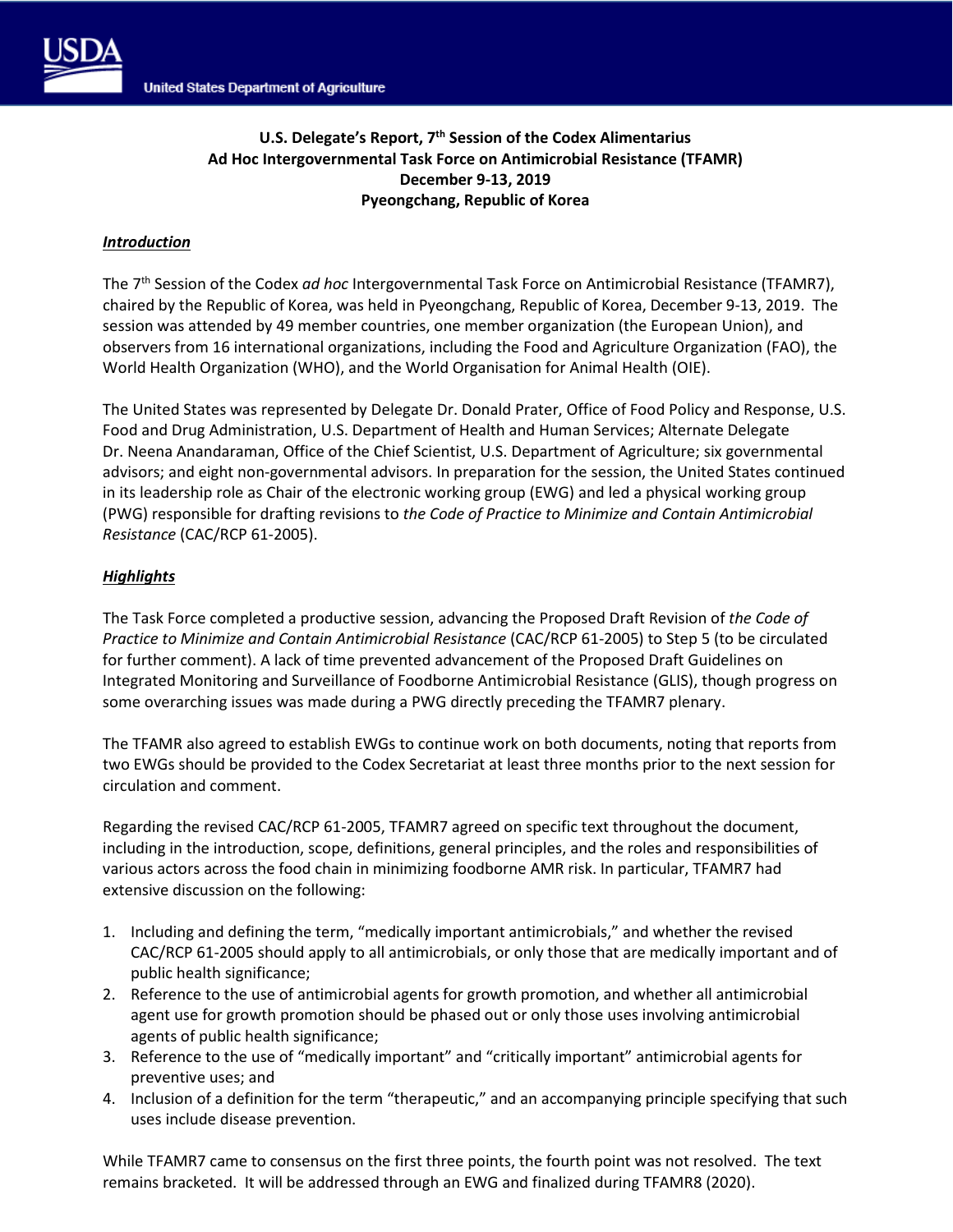Though there was very little time left for discussion of the GLIS during plenary, the GLIS PWG immediately preceding TFAMR7 achieved consensus on several overarching proposals for further consideration by the TFAMR: replace "monitoring and surveillance system" with "monitoring and surveillance programme;" replace "throughout the food chain" with "along the food chain;" and replace "progressive approach" with the concept of "continuous improvement."

Following is a summary of major issues discussed at the session. The full report of TFAMR7 along with associated working and conference room documents (CRD) can be found at: [http://www.fao.org/fao-who-codexalimentarius/meetings/detail/en/?meeting=TFAMR&session=7](http://www.fao.org/fao-who-codexalimentarius/meetings/detail/en/?meeting=TFAMR&session=6)

## *Meeting Summary*

#### **MATTERS REFERRED**

#### **Discussion Regarding Work of Other International Bodies**

The FAO representative encouraged members, especially low- and middle-income countries, to submit data on the use of antimicrobial agents on crops to contribute to the follow-up of the FAO/WHO (in collaboration with OIE) Expert Meeting on Foodborne AMR: Role of Environment, Crops and Biocides (June 2018). The representative reminded the TFAMR that experts have done extensive work with international organizations over years to address monitoring and surveillance, and that the TFAMR should take care to not reinvent advice in deliberations occurring over a few days.

The WHO representative recalled that the World Health Assembly in May 2019 requested the Director-General to maintain and systematically update the WHO list of Critically Important Antimicrobials (CIA) for human medicine; indicated that WHO would continue updating the list regularly; and encouraged delegations to consider and enhance the utility of the WHO list of CIA for human medicine by referring to it in the *Code of Practice*. The representative also indicated that the WHO had proposed the inclusion of a new indicator on AMR—the proportion of bloodstream infection among patients due to methicillinresistant *Staphylococcus aureus* (MRSA) and *Escherichia coli* resistant to third-generation cephalosporin (e.g., ESBL-*E. coli*)—in the Sustainable Development Goal (SDG) monitoring framework. The Inter-Agency Expert Group on SDG Indicators positively reviewed the proposal, now pending SDG commission final endorsement in March 2020. The representative encouraged delegations to consider this new development in the context of their discussions on the draft guidelines.

The OIE representative highlighted OIE's increasing engagement in tripartite work on AMR and commitment to address it with a One Health Approach. The representative noted the importance of building strong tripartite leadership and support. The representative also referenced OIE AMR standards and the importance of developing coherent global standards to support country efforts to address AMR.

The Codex Secretariat drew TFAMR7 participants' attention to relevant AMR information provided by the Organisation for Economic Cooperation and Development and the World Customs Organization. **PROPOSED DRAFT REVISION OF THE** *CODE OF PRACTICE TO MINIMIZE AND CONTAIN ANTIMICROBIAL RESISTANCE* **(CAC/RCP 61-2005):** 

The United States, as Chair of the EWG and PWG on revising CAC/RCP 61-2005, explained the key elements, as well as conclusions and recommendations, that the EWG and PWG considered in each section. The EWG Chair outlined those areas where consensus could be more easily reached and those that would need further discussion.

**Introduction.** Chile introduced language regarding "levels of protection appropriate for circumstances" during discussion of the Introduction. The intervention was supported with slight modifications by Australia, Japan, the European Union (EU), United Kingdom, Canada, Kenya, and New Zealand. Norway asked to revisit text referencing the WHO list of critically important antimicrobials (CIA) for human medicine, but the TFAMR concluded that the text is appropriate. Chile asked for removal of reference to "regional" lists, which was agreed. In reference to the statement that progressive implementation should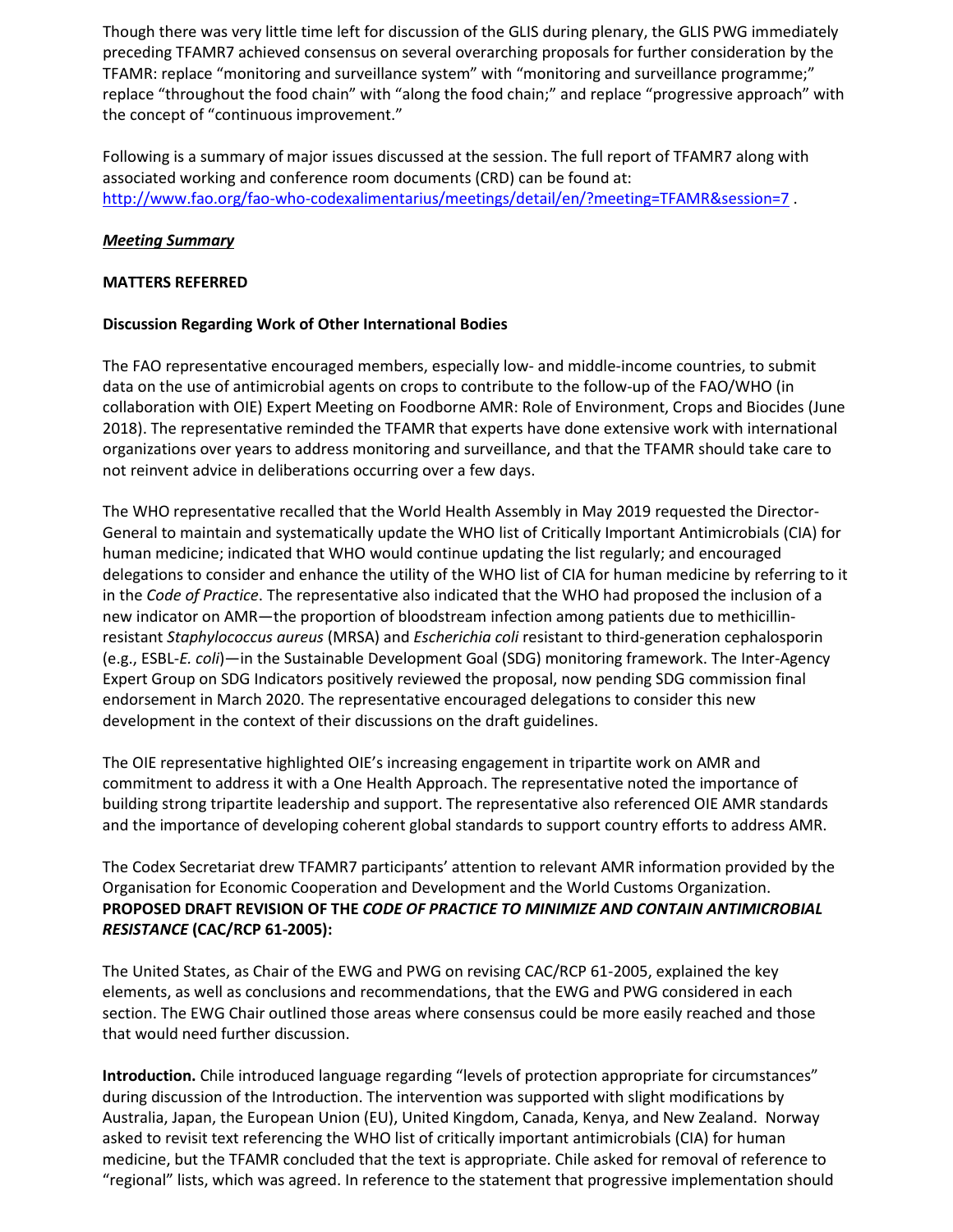not be used to create inappropriate trade barriers, the United States supported replacement of "inappropriate" with "unjustified."

**Scope.** In this section, after an intervention by the International Feed Industry Federation, the TFAMR agreed to include reference to the "food chain" and delete reference to "food and feed," as the accepted definition for "food chain" covers both. In addition, the United States reminded colleagues of the decision by TFAMR6 (2018) regarding biocides and suggested that biocides be excluded from the scope to harmonize with the GLIS, to which the TFAMR agreed. The TFAMR also agreed to include reference to all antimicrobials, as supported by scientific evidence, and not only antibacterials, in the scope of the document.

**Definitions and related references.** After the EWG/PWG Chair provided background on the Definitions section, the TFAMR agreed that only definitions relevant to the document needed to be included and that others could be found in references listed in the introductory paragraph.

- **Competent authority.** As "competent authority" has been defined by the Codex Committee on Food Hygiene (CCFH), it was deleted.
- **Control of disease** was modified to make it applicable to crops, as proposed by Japan with the support of the United States and Kenya. This is consistent with the change proposed by the PWG for "prevention of disease."
- **Food chain.** Ghana requested that "feed" be deleted from the definition of "food chain." Chile supported Ghana, as plants/crops include "feed." The EU requested to retain feed as part of the definition, indicating that it is an important part of the food chain and includes elements other than crops. Norway, Switzerland, Canada, Australia, and Russia supported the EU. The TFAMR agreed to delete the reference to "feed" as it was implicit in the definition of "food chain."
- **Food production environment.** The TFAMR deliberated extensively about the definition of "food production environment," with Chile requesting reference to science and the EU requesting reference to "relevant information," and delegations still undecided on whether reference should be made to "food" or the "food chain." The United States stated that the "food production environment" is a location and that the qualifier, "immediate" vicinity, is useful to distinguish where risk management measures for responsible use of antimicrobials could be taken or where monitoring and surveillance activities could occur. The EU expressed concern that it would be difficult to have science prior to sampling, and that the definitions would need to match with the GLIS. Also discussed were qualifiers including "significant probability" and "reasonable probability" with respect to the potential to contribute to foodborne AMR. After further extensive discussion, the TFAMR agreed to keep the term "immediate" vicinity and refer to the terms "food chain" and "relevant evidence" in a consensus definition: "The immediate vicinity of the food chain where there is relevant evidence that it could contribute to foodborne AMR." Chile, Nicaragua, Australia, Canada, Switzerland, Costa Rica, China, Brazil, Kenya, New Zealand, and Jamaica all voiced support.
- **Medically important antimicrobials.** Discussion of this phrase dominated much of the overall session's time. The EU submitted a Conference Room Document (CRD) just prior to TFAMR7 (2019) that requested that the term "medically important antimicrobials" be removed throughout the document. During plenary, Norway made the initial intervention and requested that "medically important antimicrobials" be put in square brackets. The United States reminded the TFAMR that at TFAMR6, the definition was largely agreed to except for one delegation; that the EU had not disagreed with the definition through two rounds of comments in the EWG; and that it was important for the TFAMR to settle on a definition as it affects the rest of the document. Norway requested that the term be kept in square brackets, stating that the WHO already has a definition used when referring to human medicine, "important for human therapeutic use," which is not reflected in the current draft document. Russia asked that "co- and cross-resistance" be added to the definition. The WHO described its own definition as consistent with the existing TFAMR text. The United States explained that co- and cross-resistance are considered in the *Guidelines for Risk Analysis of Foodborne Antimicrobial Resistance (*CAC/GL 77-2011). Chile, Brazil, Uruguay, Ecuador, Australia, Costa Rica,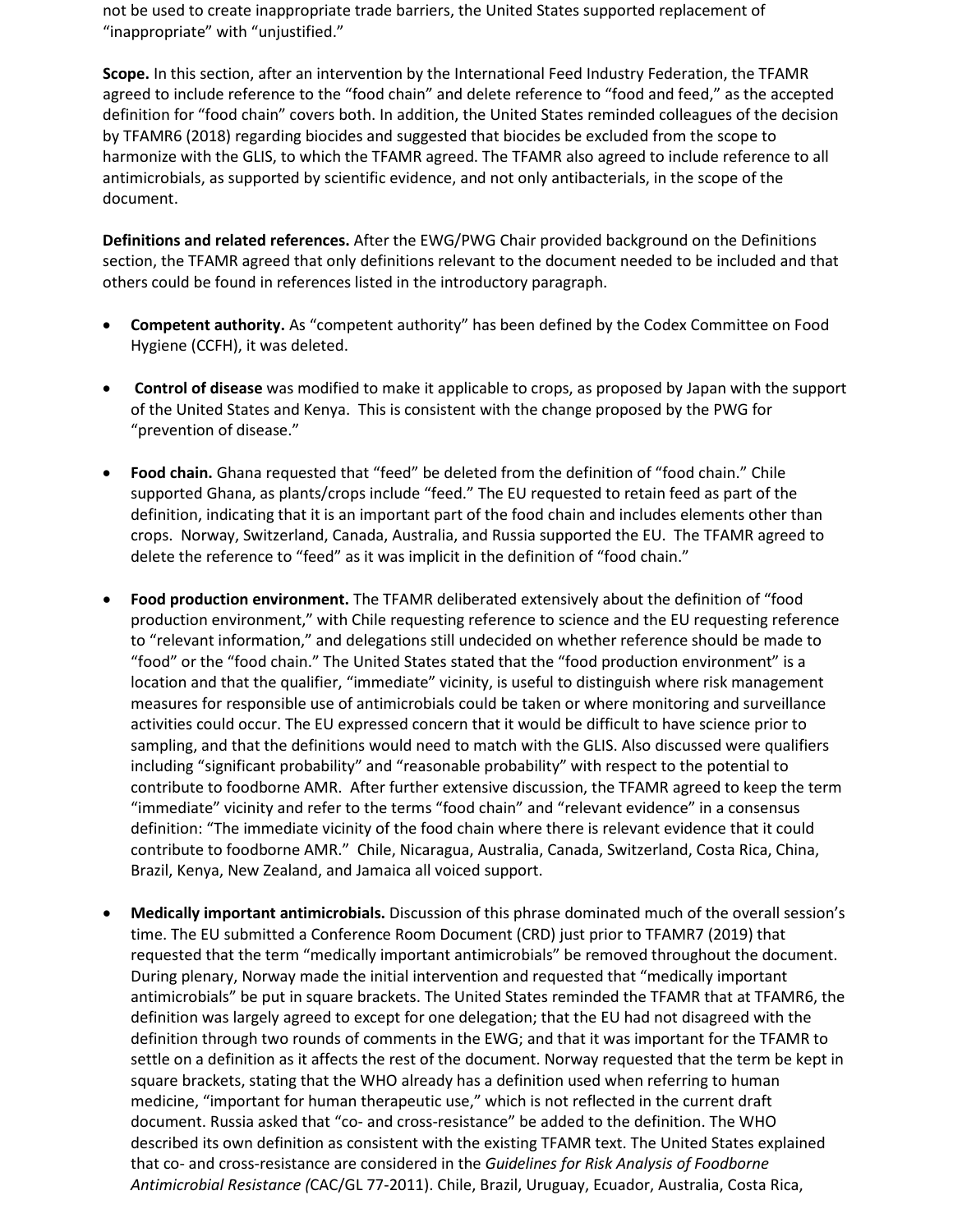Nicaragua, Egypt, Australia, Kenya, Jamaica, Japan, Paraguay, New Zealand, Ecuador, China, Korea, Indonesia, Brazil, and Singapore all supported keeping the existing definition. The EU, Norway, and Kazakhstan again requested that the text be bracketed. With the majority of members from diverse regions in favor of keeping the text, the definition for "medically important antimicrobials" as agreed at TFAMR6 was retained.

• **One Health Approach.** After an intervention by Chile, TFAMR agreed that references to location were unnecessary for the definition of "One Health Approach" and removed "working at the local, regional, national and global level." The Task Force agreed to the revised definition, along with definitions for "prevention of disease/prophylaxis" and "treatment of disease" after further modifying them for applicability to crops by adding "or application."

**General Principles.** The TFAMR further refined the General Principles section of the document.

- *New Principle.* Japan asked for the addition of a new principle clarifying that while CAC/RCP 61-2005 focuses on foodborne AMR risks, reference should be made to OIE and the International Plant Protection Convention (IPPC) for animal and plant health, respectively. Brazil, Australia, Chile, the United States, and Norway supported the new principle, to which the TFAMR agreed.
- *Principle [1](#page-3-0)2<sup>1</sup>*. When discussion turned to Principle 12, the EU again proposed to delete the previously agreed to term "medically important antimicrobials." The EU delegate expressed concern that the definition would not include antimicrobials used in veterinary medicine only, such as ceftiofur. Further, the delegate asked for "class" to be inserted to allay concerns that co- and cross-resistance were not covered. The EU was supported by Norway and Russia. Norway asked for clarification from the WHO representative, who affirmed that co- and cross-resistance are not specifically described in the WHO CIA guidelines. The United States pointed out that co- and cross-resistance are addressed through CAC/GL 77-2011, that one method of co-selection is more theoretical than the other, and that the issues are best addressed through the risk assessment process rather than being pulled into a risk management document. Further, the United States reminded the Task Force that it had already agreed to the definition of "medically important antimicrobials" the previous day.
- Much debate centered around whether the principle should be inclusive of all antimicrobials or be focused only on "medically important antimicrobials." Consumers International (CI) argued that referring only to "medically important antimicrobials" in Principle 12 in the revised *Code of Practice* would make it weaker than the 2005 *Code of Practice* and OIE language. Spain, the EU, Russia, Germany, Poland, and Norway supported the CI intervention and continued to argue that veterinary-only antimicrobials were not captured in the definition. Germany stated that the 28 Member States of the EU concurred; the United States reminded the TFAMR that the Codex *Procedural Manual* states that only the number of delegations present at the meeting from the EU are counted. (According to the division of competency filed for the TFAMR meeting, the EU had competency over the issue and the right to vote. The *Procedural Manual* states that while both members of the EU and the European Union representative have a right to speak, Codex procedures take only the intervention of the member with the right to vote into consideration when making decisions, which in this case was the EU representative.)
- Chile, Japan, Australia, China, Nicaragua, Uruguay, and Costa Rica supported the U.S. intervention and opposed reopening the definition of medically important antimicrobials. Costa Rica expressed concern that as a resource-challenged, developing country, it recognized the importance of being able to prioritize risks for human health by focusing on medically important antimicrobials rather than having to address all antimicrobials. Brazil supported the definition, citing the need for clear priorities and asked for further clarification from the WHO representative, who explained that the list in the annex of the WHO CIA guidelines includes medically important antimicrobials used exclusively in veterinary medicine and that the phrase "are important for therapeutic use," does not mean exclusively used in humans.

As this discussion had reopened the definition, the TFAMR again worked toward a compromise definition of "medically important antimicrobials," and agreed to a new definition, which included

<span id="page-3-0"></span> $1$  Principle 12: Medically important antimicrobials should be prescribed, administered, or applied only by, or under the direction of, veterinarians, plant/crop health professionals, or other suitably trained persons authorized in accordance with national legislation.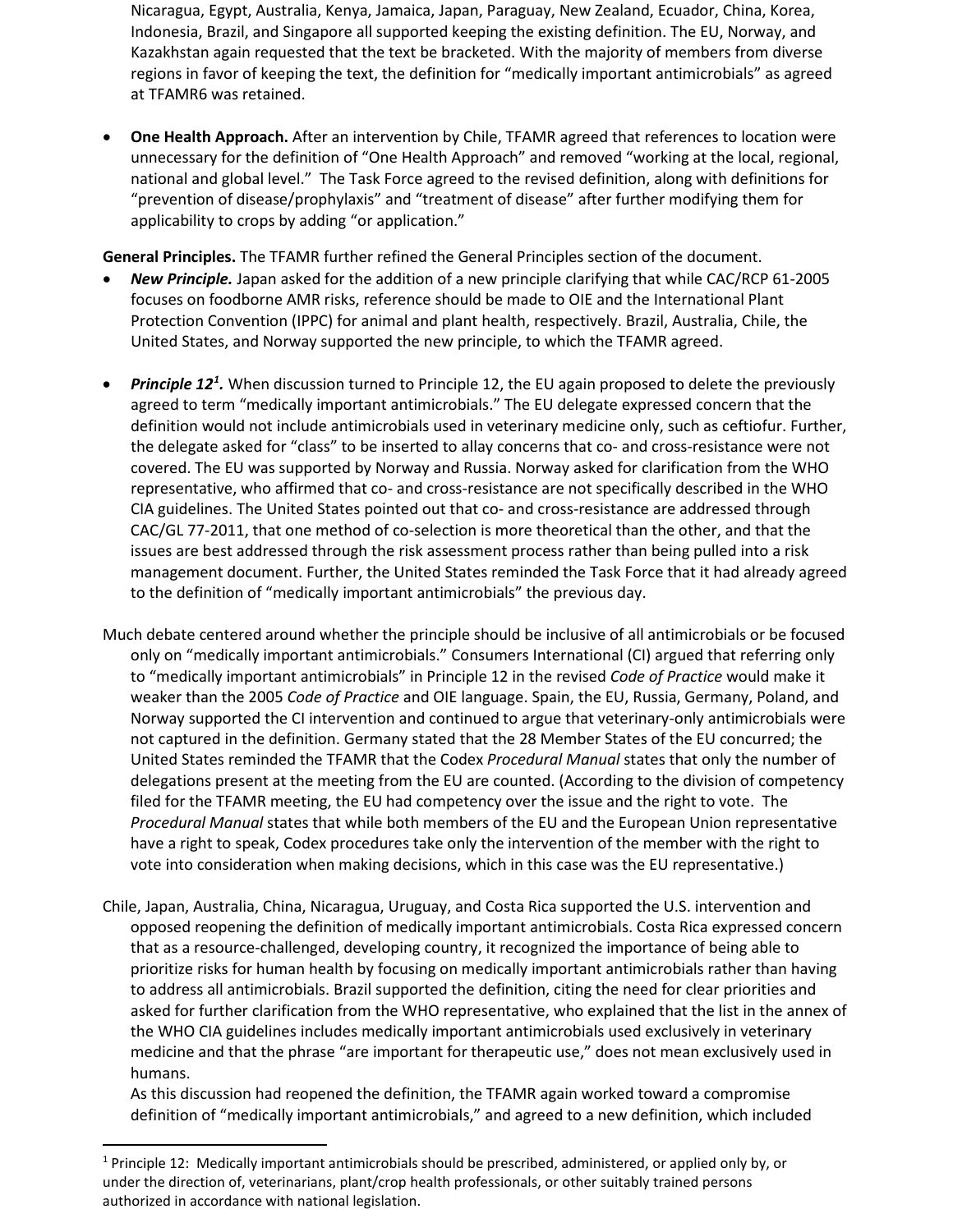reference to the WHO annex of critically important antimicrobials, without dissent. The United States, Australia, Chile, Nicaragua, Canada, EU, New Zealand, Egypt, Costa Rica, United Kingdom, Kenya, Switzerland, Nigeria, Jamaica, Brazil, Canada, Norway, and Japan vocally supported the new definition. However, once this consensus was achieved, the EU, Norway, and Russia proceeded to object to the term, "medically important" when delegations supported its inclusion throughout the text. The term was left bracketed as the TFAMR continued discussion of other parts of the document.

When the TFAMR reached Principle 5 regarding growth promotion, the EU asked for time to come back to the principle, to allow member countries to consult with their capitals, and also asked to delay discussion of Principle 6, regarding therapeutic use, proposing instead to address Principle 7, regarding use of medically important antimicrobials for prevention/prophylaxis of a specific disease risk.

- Principle 7. <sup>[2](#page-4-0)</sup>During discussion of Principle 7, CI again intervened, stating that the text was weaker than the existing CAC/RCP 61-2005. The United States explained that because the mandate to the TFAMR was to expand the guidance along the food chain, there are areas where text will not mirror previous versions of CAC/RCP 61-2005. Further, the United States considered the guidance in the draft revised *Code of Practice* to be stronger rather than weaker, since it addresses additional sectors and includes important concepts to minimize and contain AMR—such as lists of critically important antimicrobials, the One Health Approach, and guidelines for foodborne AMR risk analysis and other tools to assess and distinguish public health risk--that were not part of the original CAC/RCP 61-2005. In addition, the United States asked for removal of the term "exceptional," and inclusion of the term "well-defined," in reference to circumstances. Russia expressed concern about allowing antimicrobial use for prevention and asked for removal of the reference to medically important antimicrobials in Principle 7. Norway supported CI and Russia. Principle 7 was bracketed for further discussion.
- On the final day of the TFAMR7 plenary session, Brazil made a strong intervention in reminding all members of the expectation of progress at this session, and that there is no time to waste in providing global guidance on the important issue of AMR. Brazil further stated that despite strong efforts on the revised CAC/RCP 61-2005, there was no time to work on GLIS during the plenary. Brazil also reminded the TFAMR that WHO, FAO, and other leaders expected an outcome, as laid out in their opening remarks, and that countries have limited financial and human resources. Specifically, Brazil stated: "time cannot be wasted, text has to come out of brackets with decisions made on the many parts where the majority of countries have agreed, keeping recommendations in Codex science-based and applicable on a global basis." Brazil reminded the TFAMR of the need to come to consensus on the documents so that they could progress toward adoption. Chile, Ecuador, and the United States supported Brazil's intervention.
- The United States noted the three Codex texts on AMR (CAC/GL 77-2011, CAC/RCP 61-2005, and the draft GLIS) and explained that the revised CAC/RCP 61-2005 represents the first application of several important AMR risk management concepts, including measures for additional sectors and important tools to minimize and contain AMR, such as lists of critically important antimicrobials and guidelines for foodborne AMR risk analysis. The United States reminded the Task Force of the need to work hard to complete the text in order to advance the revised CAC/RCP 61-2005 to Step 5 (preliminary adoption by the CAC and circulation for further comment). The United States further reminded the TFAMR that the Task Force had spent much time developing consensus on a new definition for medically important antimicrobials, an important AMR concept, and that working to achieve a consensus on the definition is an example of the best of Codex. However, following that agreement, it was unfortunate that at every juncture where the definition was applied, it was rejected by some delegations. The United States explained that the TFAMR has an opportunity to advance many important concepts to address AMR, including the concept of medically important antimicrobials, and noted further that countries

<span id="page-4-0"></span><sup>&</sup>lt;sup>2</sup> Principle 7: Medically important antimicrobials should only be administered or applied for prevention/prophylaxis where professional oversight has identified well-defined and exceptional circumstances, appropriate dose and duration, based on clinical and epidemiological knowledge, consistent with the label, and in line with national legislation. Countries could use additional risk management measures for medically important antimicrobials considered highest priority critically important as described in the WHO List of Critically Important Antimicrobials for Human Medicine, the OIE List of Antimicrobial Agents of Veterinary Importance, or national lists, where available, including restrictions proportionate to risk and supported by scientific evidence. [final approved text]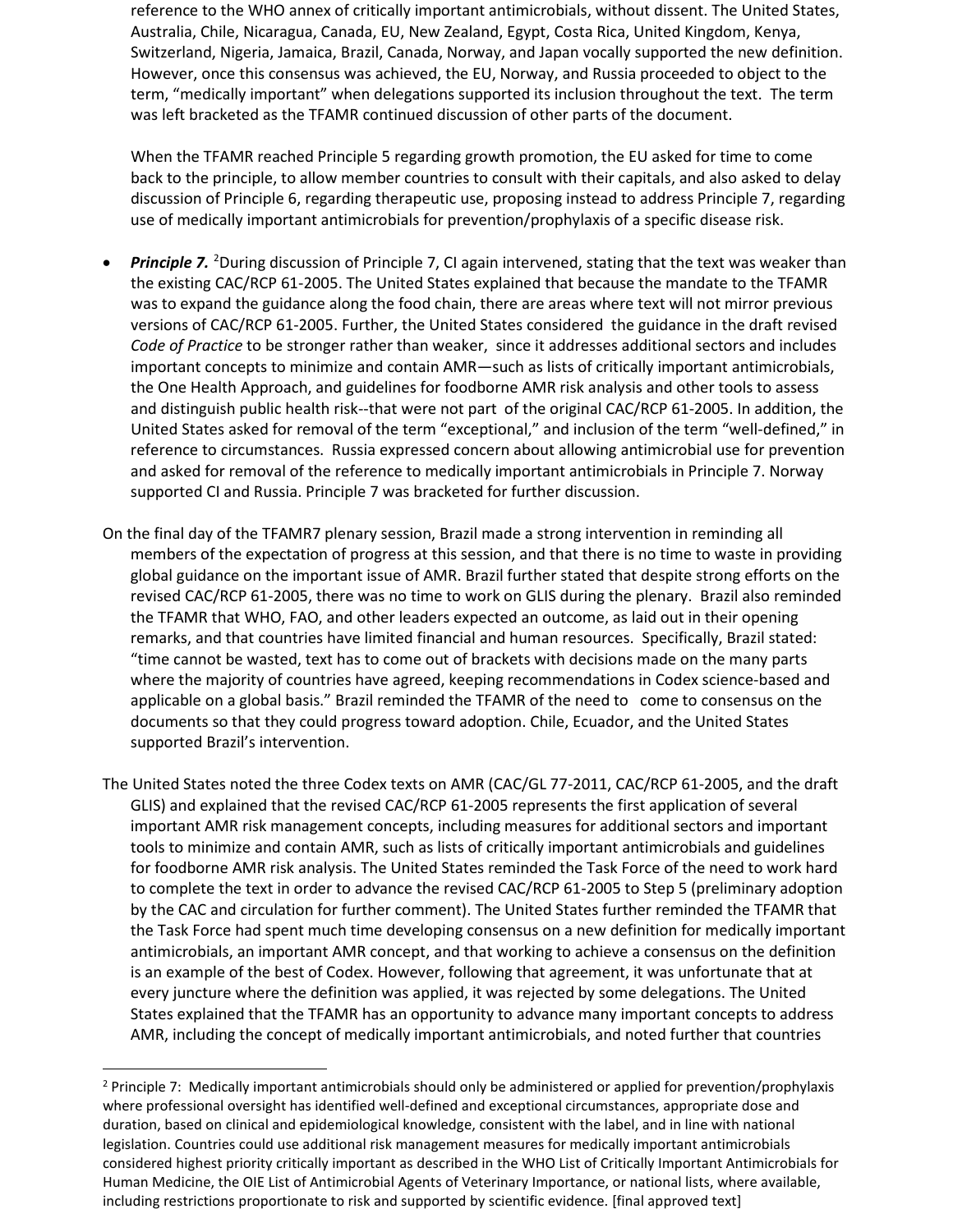could file reservations and still allow the document to move forward. The United States explained that medically important antimicrobials are the precious antibacterials that need to be protected, and that the agreement on the definition helps prioritize the work of member countries, maintains commitments that were negotiated and agreed to in good faith, and allows texts to advance that have wide consensus. Costa Rica supported the U.S. statements and added that when one examines the standards critically, one has to consider many countries' needs so that all countries can address AMR. Costa Rica urged all present to recognize AMR as the enemy.

The EU recognized the United States' points, suggested moving forward, and confirmed that the EU could accept references to "medically important antimicrobials." Nicaragua reiterated the need to adopt documents that help all countries and all sectors, stating that environmental sectors, academia, and farmers are all interested in the guidance. The EU agreed to removal of the brackets around "medically important" in all remaining text. Norway and Russia filed reservations to inclusion of the term "medically important antimicrobials" in one paragraph, relating to off-label use for plants/crops. When discussion again returned to the bracketed Principle 7 later in the session. Australia, Brazil, Kenya, New Zealand, Costa Rica, China, Japan, the International Poultry Council, and Health for Animals supported the United States and Chile on keeping the existing text for Principle 7. Japan intervened to support the proposed text as a good global standard, and Chile supported Japan. The EU, Spain, and Switzerland supported Russia, who maintained they could not support the text and that it required serious rewording and redrafting. After extensive discussion and drafting additional proposed text, the TFAMR agreed to new text for Principle 7: "Medically important antimicrobials should only be administered or applied for prevention/prophylaxis where professional oversight has identified welldefined and exceptional circumstances, appropriate dose and duration, based on clinical and epidemiological knowledge, consistent with the label, and in line with national legislation. Countries could use additional risk management measures for medically important antimicrobials considered highest priority critically important, as described in the WHO list of critically important antimicrobials, the OIE list of antimicrobials of veterinary importance, or national lists, where available, including restrictions proportionate to risk and supported by scientific evidence."

Australia and Chile supported the text. The United States also supported the text, explaining that it contains critical elements of public health protection, e.g., professional oversight, dose, duration, and national legislation, which allowed countries to use additional risk management measures for critically important antimicrobials as identified through evaluation of risk. Nicaragua intervened that it is not possible to cover all countries' laws in a global document, but that the statement was a good attempt and that the TFAMR should support it. Uruguay, New Zealand, Brazil, Paraguay, Costa Rica, Kenya, Nigeria, Canada, and Jamaica all expressed support for the new text; Switzerland and Thailand also supported the text, indicating that the priority is to move forward. The EU, in the spirit of compromise, agreed not to block the definition, but asked that the report include a statement describing its concern regarding use of critically important antimicrobials for prevention. Russia and Norway filed reservations.

• Principle 5. <sup>[3](#page-5-0)</sup>The EWG Chair explained that many countries supported the bracketed Principle 5 through the last round of EWG comments. CI reiterated concerns about co- and cross-resistance, and the United States explained that those concerns were addressed through reference to CAC/GL 77- 2011, which describes the risk analysis process. Russia reiterated comments from CI and Norway supported this concern. Chile, the United States, Australia, New Zealand, Uruguay, Jamaica, Paraguay, Japan, Costa Rica, Ghana, Nicaragua, Canada, Ecuador, Argentina, Nigeria, Kenya and Brazil supported adoption of Principle 5 as written. The EU said that it would not stand in the way of adoption yet requested that the following statement be recorded in the report: "The European Union and its Member States would welcome the continued discussion of Principle 5 over the coming years." Brazil reiterated that Principle 5 is a core issue and has been discussed for years now and should be agreed, with the understanding that countries have the right to lodge reservations. Norway agreed to remove the brackets and, similar to the EU, stated that it looked forward to discussions about phasing out the

<span id="page-5-0"></span><sup>&</sup>lt;sup>3</sup> Principle 5: Responsible and prudent use of antimicrobial agents does not include the use for growth promotion of antimicrobial agents that are considered medically important. Antimicrobial agents that are not considered medically important should not be used for growth promotion unless potential risks to human health have been evaluated through procedures consistent with the *Guidelines for Risk Analysis of Foodborne Antimicrobial Resistance*.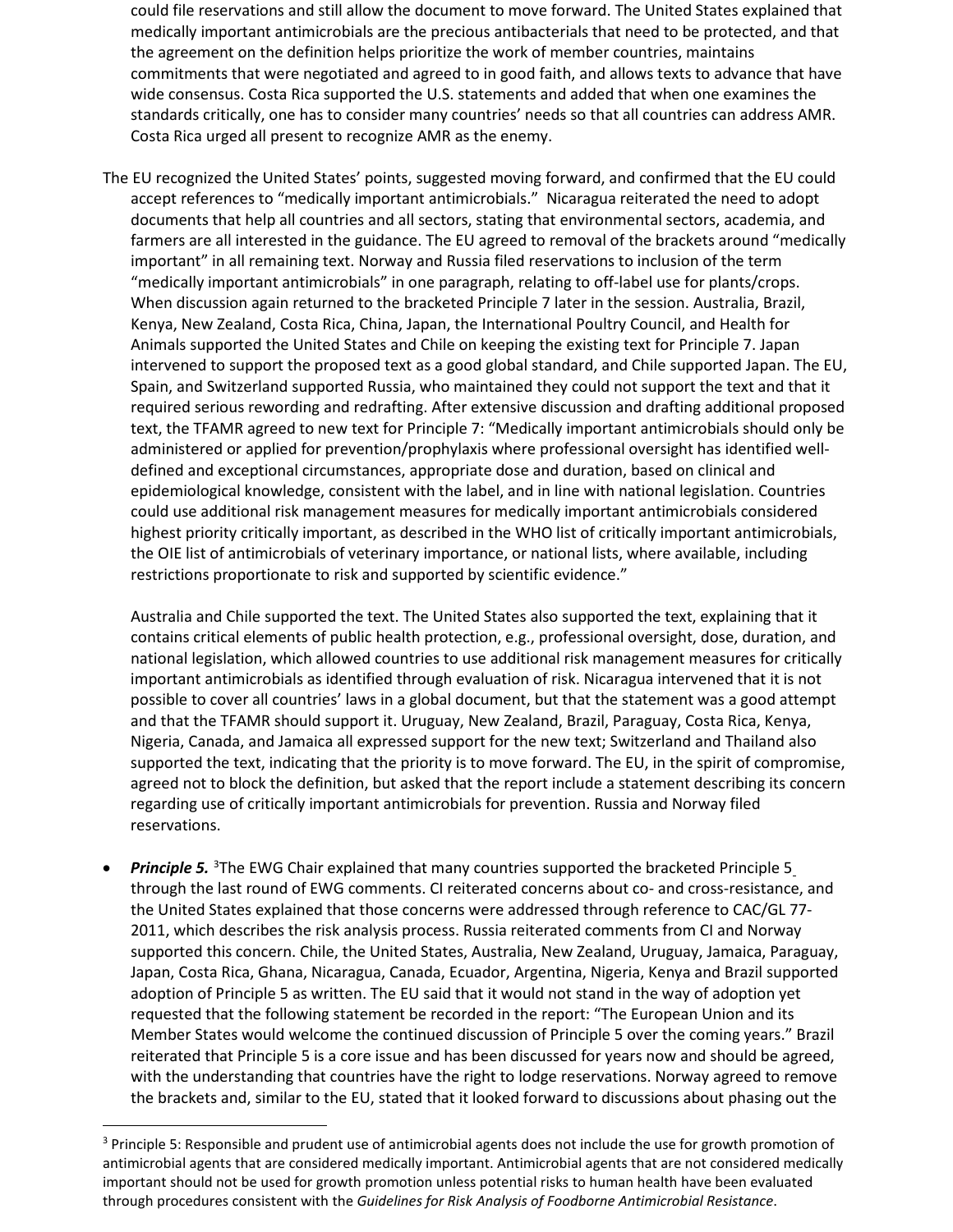use of all antimicrobials for growth promotion. Russia, Thailand, Egypt, and India also filed reservations, and Principle 5 was approved as follows: "Responsible and prudent use of antimicrobial agents does not include the use for growth promotion of antimicrobial agents that are considered medically important. Antimicrobial agents that are not considered medically important should not be used for growth promotion unless potential risks to human health have been evaluated through procedures consistent with the *Guidelines for Risk Analysis of Foodborne Antimicrobial Resistance*."

- *Principle 6.[4](#page-6-0)* Brazil proposed to delete Principle 6 regarding therapeutic use. Norway supported deletion and asked for the additional deletion of the definition for "therapeutic use," in brackets, with support from Canada. The United States and Chile supported keeping therapeutic use and Principle 6 in square brackets as there were six other instances where the term appears, and removal would need to be carefully considered. Japan also supported retention. The EU preferred deletion but suggested leaving the definition and Principle 6 in square brackets as the last items for further discussion through an EWG.
- The Task Force Chair acknowledged that substantial work had been done and recommended progressing the draft revised CAC/RCP 61-2005 to Step 5 and re-establishing an EWG to address the remaining bracketed text (definition of "therapeutic use" and Principle 6) for final discussion at TFAMR8. The United Kingdom supported advancement to Step 5. The United States agreed to chair the EWG on the revised CAC/RCP 61-2005, and Chile, China, Kenya, and the United Kingdom agreed to co-chair, to address the remaining bracketed text.
- *Distribution and advertising.* Regarding these sections, most paragraphs were agreed to, with some discussion on the section related to using the term "antimicrobial product. Spain requested that the term "antimicrobial product" be used. In the course of further discussion, the TFAMR explored incorporating a definition for "antimicrobial product" and using it in more sections of the document. The Chair of the EWG noted that it may be challenging to reference "antimicrobial product" throughout the text without more consideration, as it may encompass more compounds than "antimicrobial agent," a term harmonized with existing Codex texts specific to AMR.

Health for Animals explained that stewardship materials are developed as a subset of promotional activities which are a subset of advertising. The United States expressed concern that in paragraph 42, the document discourages promotional activities, which encompass stewardship training materials, but paragraph 48 directs distributors to distribute stewardship materials, and also noted that such materials are often developed as a part of advertising campaigns. CI provided compromise text to which the TFAMR agreed.

In Section 5.4 on animal and crop health professionals, the Republic of Korea asked that a footnote describing "suitably trained person" be extended throughout the document, and Russia expressed concern that non-suitably trained personnel could be allowed to do work, and that the appropriate locations in the document should be considered instead of making the footnote applicable throughout the document. The EWG Chair explained that the text is consistent with OIE. OIE documents are suitable for animals and veterinarians, but as this document is intended to apply across sectors of the food chain, the EWG incorporated key concepts with suitable training according to national legislation, which allowed for flexibility. The Codex Secretariat advised the TFAMR to retain the footnote as originally proposed due to time constraints. It was also noted that the definition of veterinarians and other terms in the document should be examined closely as the text progresses, so as to maintain coherence and not introduce ambiguity between the Codex texts and the OIE Terrestrial and Aquatic Animal Health Codes.

# **PROPOSED DRAFT GUIDELINES ON INTEGRATED SURVEILLANCE OF ANTIMICROBIAL RESISTANCE**

The Netherlands, as Chair of the EWG and PWG on the development of the GLIS, recalled the work of the two WGs, noting that the PWG had revised Sections 1 to 7 but were unable to review Sections 8-13 due to time constraints. She further noted that the PWG made some overarching proposals, specifically to replace "monitoring and surveillance system" with "monitoring and surveillance programme;" to replace "throughout the food chain" with "along the food chain;" and to replace "progressive approach" with the concept of "continuous improvement," noting that each replacement would need to be considered on a

<span id="page-6-0"></span><sup>4</sup> [Principle 6: Medically important antimicrobial agents should only be used for therapeutic purposes (treatment, control/metaphylaxis or prevention/prophylaxis of disease).]